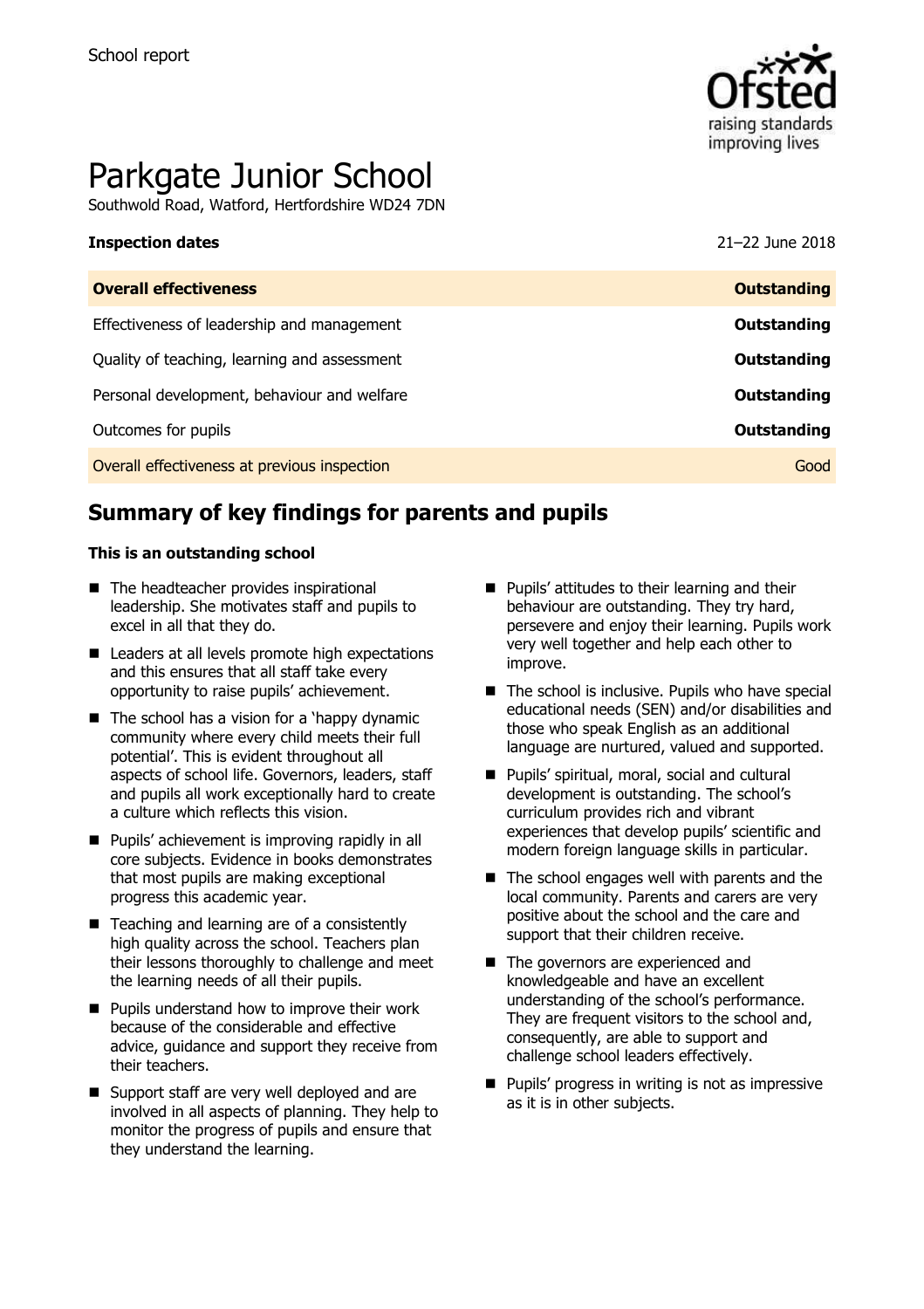

# **Full report**

### **What does the school need to do to improve further?**

■ Continue the relentless drive to improve outcomes for pupils by ensuring that more pupils make exceptional progress from their starting points in writing.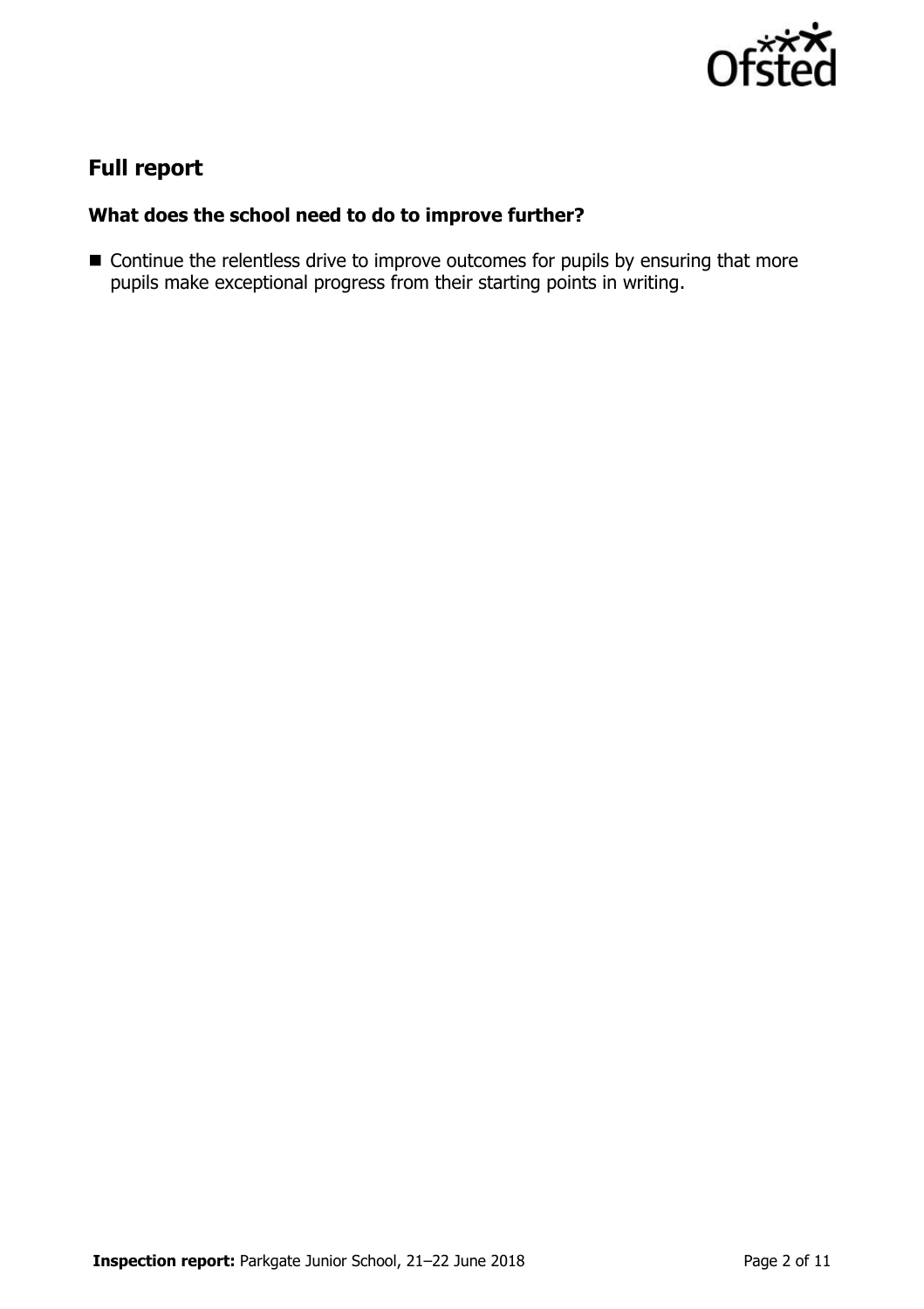

# **Inspection judgements**

### **Effectiveness of leadership and management Constanding**

- The headteacher provides inspirational, high-quality leadership. She is ambitious for her school, and wholeheartedly champions the school vision. She does not tolerate complacency. All staff are continually focused on all aspects of school improvement.
- Senior and middle leaders are equally talented and dedicated. They are enabled, by the headteacher, to lead their different areas of responsibility. This has led to a culture where staff take collective responsibility for improving the school. They are not afraid to trial new ways of working but continually evaluate the results of their actions. Consequently, the school focuses on the right areas for improvement.
- Self-evaluation is accurate and rigorous. Plans are based on continuous reflection and are updated regularly throughout the year. They are designed to meet the needs of the pupils and to maintain high standards.
- Senior leaders carefully monitor teachers' performance within the context of the school improvement priorities and this links to the programme of staff training. For example, staff have received considerable training to improve pupils' writing and to enhance their understanding of pupils' social and emotional needs and problems.
- Staff support each other well, work as a team and are keen to share effective teaching and learning strategies. Responses to the staff questionnaire show that morale is very high and staff are proud to work in the school.
- **Pupils'** achievement is regularly tracked and monitored by school leaders and teaching staff. They check the curriculum standards and the learning activities to ensure that pupils make rapid progress across all subjects.
- The school works closely with the local authority and other local schools to check the accuracy of its judgements about pupils' learning and to share best practice.
- Additional funding to support disadvantaged pupils and those who have SEN and/or disabilities is used very effectively, for example to fund a learning and behaviour mentor and 'booster classes'. The school is inclusive. All staff have very high aspirations for pupils from disadvantaged backgrounds, those who speak English as an additional language and those who have SEN and/or disabilities.
- The school is making excellent use of the sports funding to pay for specialist coaches, training and additional resources. Pupils are developing very effective physical and sporting skills.
- The curriculum provision is broad, rich and stimulating. Pupils and parents are involved in curriculum planning. Learning activities are often inspiring in subjects such as Spanish and art. They are also well planned, particularly in science, where pupils develop highly effective investigative and analytical skills. Learning is deepened through a variety of visits, for example to farms and woodland areas. There are substantial links with other countries such as Spain.
- **Pupils are prepared very well for life in modern Britain. British values are celebrated by** studying themes such as election and the importance of democracy.
- Without prompting, one pupil defined democracy as a system where 'people decide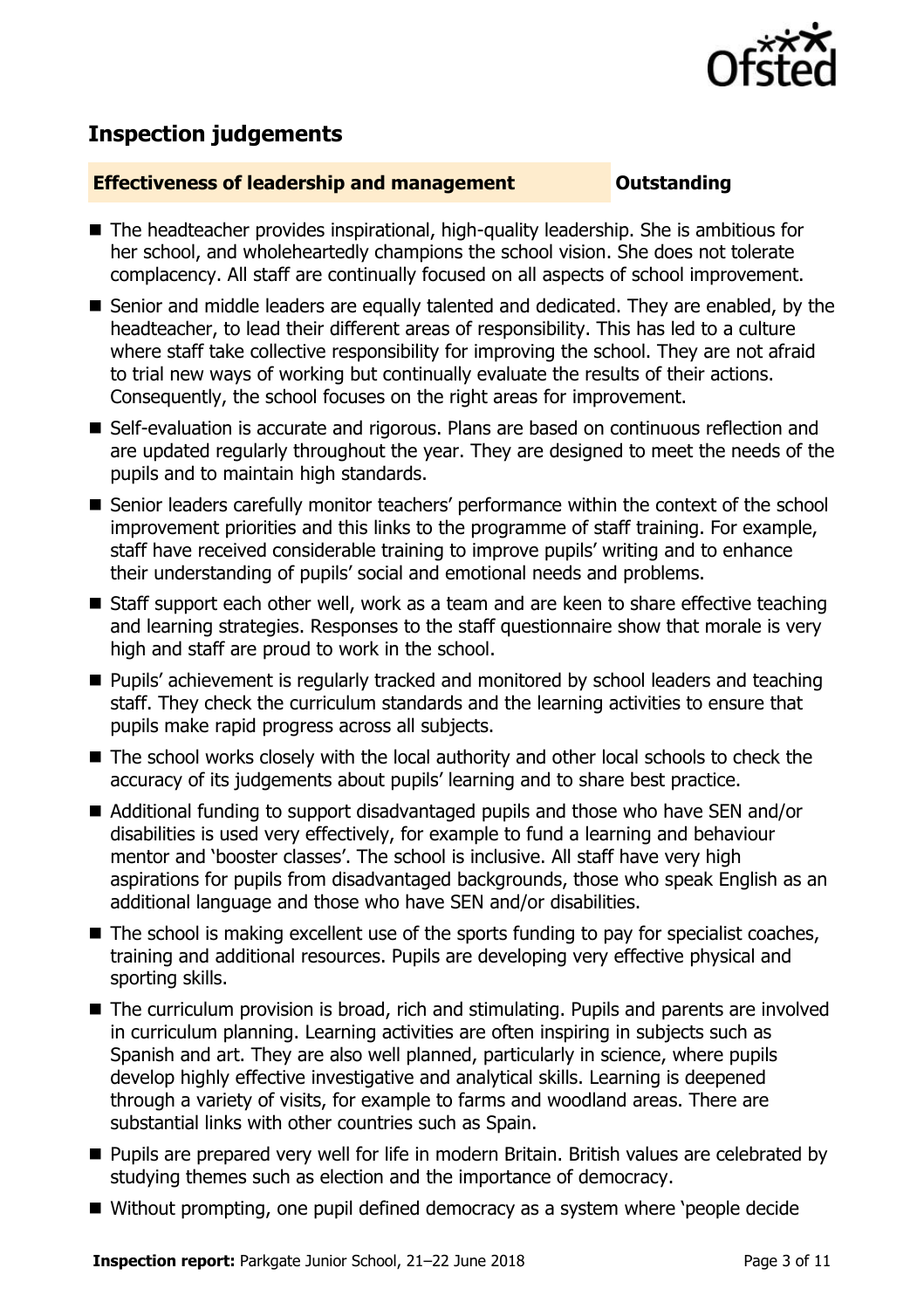

what happens in a vote instead of one specific person who has rule over everyone else'. The local Member of Parliament has visited the school on a number of occasions and pupils have visited the Houses of Parliament.

- **Pupils are also taught to appreciate a breadth of religious beliefs and cultures. A pupil** emphasised the importance of 'learning what others go through so you don't disrespect others' faiths'. Food festivals are organised so that pupils can experience the national dishes of different countries. The school has received an award from the British Council for e-twinning projects with Spain. Pupils visit different places of worship locally and participate in musical events in London in the Albert Hall and the O2 Arena. Pupils regularly organise events to collect for local charitable and national organisations.
- The school engages well with parents, carers and the local community. One parent commented in the online questionnaire that: 'The school has a nurturing and inclusive environment which is endorsed by staff. It is well run and provides a safe and happy environment.' Parents are welcomed to participate in the life of the school, for example through the picnic on sports day.

### **Governance of the school**

- The governing body is highly effective and experienced. Two governors have educational experience which enables them to provide a high level of challenge and support. Other governors have a wide range of expertise; they are well informed about all aspects of the school and carry out their statutory duties exceptionally well.
- Governors and leaders organise a joint annual 'visioning day' which helps to develop their strategic thinking and collective planning within the context of the school.
- Governors work alongside the leadership in the school and make regular visits to monitor achievement and safeguarding and observe progress in learning. They rigorously hold leaders to account and have very high aspirations for the school.
- Governors have a clear and informed strategy for the effective use of pupil premium and any other additional funding to meet the needs of the pupils.
- Governors are very well trained and informed.

### **Safeguarding**

- The arrangements for safeguarding are effective.
- All safeguarding procedures meet statutory requirements. Staff and governors are well trained. This includes training on the government's 'Prevent' duty to support pupils who are vulnerable to extremism or radicalisation. Staff and governors receive regular updates on safeguarding from senior leaders.
- Designated staff identify concerns promptly and work well with external organisations. Their safeguarding records are kept meticulously and timely action is taken when concerns arise. School leaders undertake risk assessments for behavioural issues, when necessary, and these are personalised to the needs of individual pupils.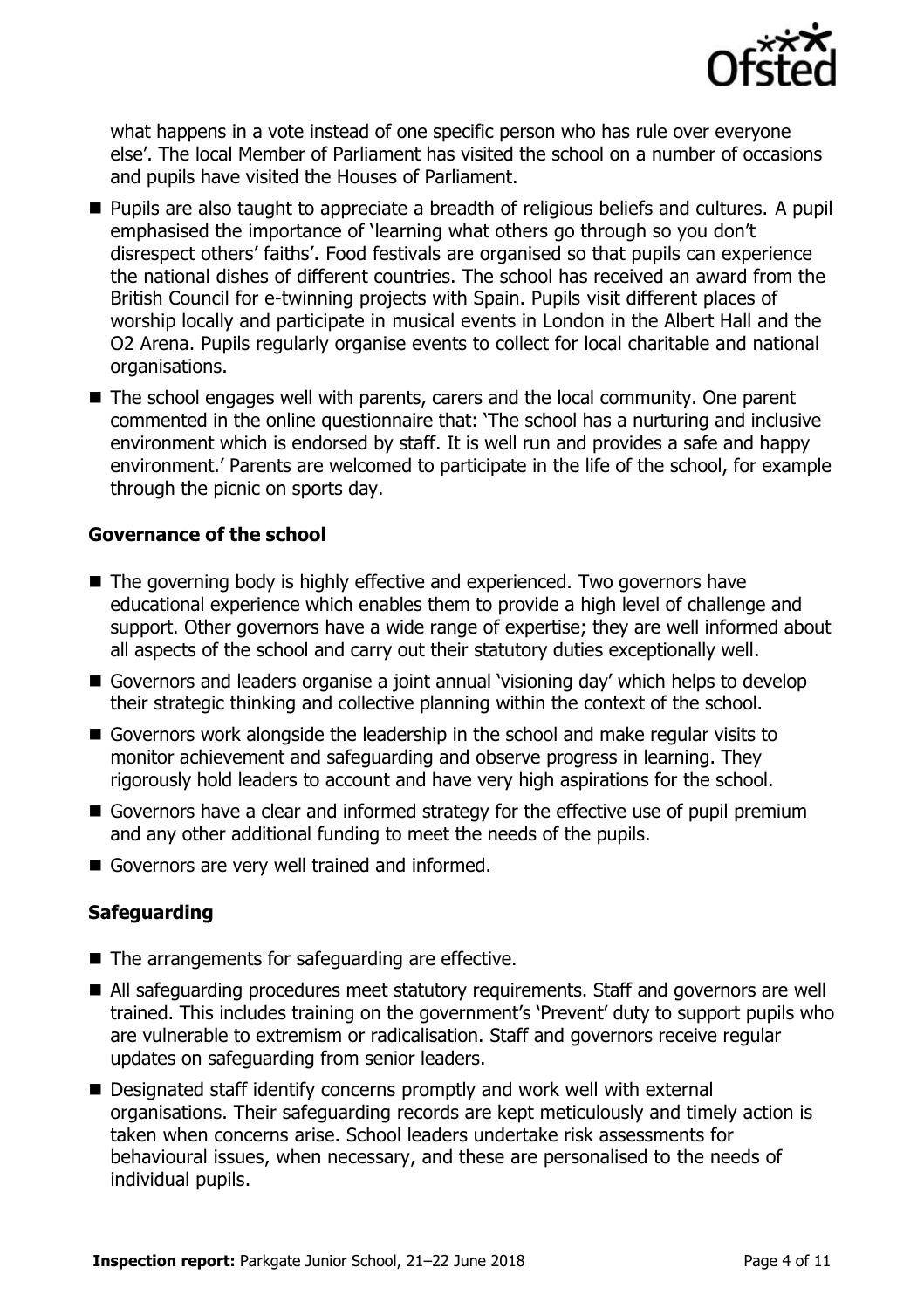

Almost all pupils say that they feel very safe at the school. They receive regular and useful information about how to keep themselves safe from 'stranger danger' when using the internet and other social media.

### **Quality of teaching, learning and assessment Outstanding**

- The consistently high quality of teaching is evident from the recent improvements in achievement the outstanding progress observed in pupils' books. Teachers are particularly focused on improving the quality of pupils' writing because outstanding progress is not as consistent in this area.
- Teachers have high expectations and insist that pupils always do their best. They have a thorough understanding of the needs and abilities of their pupils and use this to plan vibrant learning activities that are creative, interesting and varied.
- Teachers have excellent subject knowledge. They understand how to engage each pupil in their learning. Teachers use questioning exceptionally well to motivate, determine pupils' understanding and address any misconceptions. Same-day interventions are arranged for pupils who do not understand the learning or fail to complete their learning targets. This has been very effective as a strategy to prevent pupils from falling behind.
- All teachers use information on pupils' attainment and progress very effectively in their lesson planning. Pupils are also encouraged to take responsibility for their own learning through self-assessment and opportunities for self-reflection.
- Relationships between pupils and teachers are very warm and supportive. Teachers frequently use humour to engage their pupils and give them confidence.
- The teaching of English is very effective. Writing skills are taught across the curriculum and pupils are encouraged to share ideas and work cooperatively. The use of accurate spelling and grammar is emphasised. Teachers provide effective resources to stimulate pupils' imagination and encourage them to write more complex and interesting sentences. Pupils are encouraged in a variety of ways to develop a love of reading.
- $\blacksquare$  Mathematics is taught very effectively. Teachers plan activities that enable pupils to apply their mathematical skills to real-life situations. They are regularly encouraged to solve 'word problems' which require considerable reflection and deepen their mathematical understanding.
- Teachers cater well for the needs of vulnerable pupils. Teaching assistants also play a vital role. They work in partnership with teachers to plan appropriate learning activities for this group and they make an essential contribution to pupils' learning and progress.
- Teachers use new technologies effectively in their planning and delivery. Resources are stimulating and the display of pupils' work in every classroom is high quality and adds to the richness of the learning environment.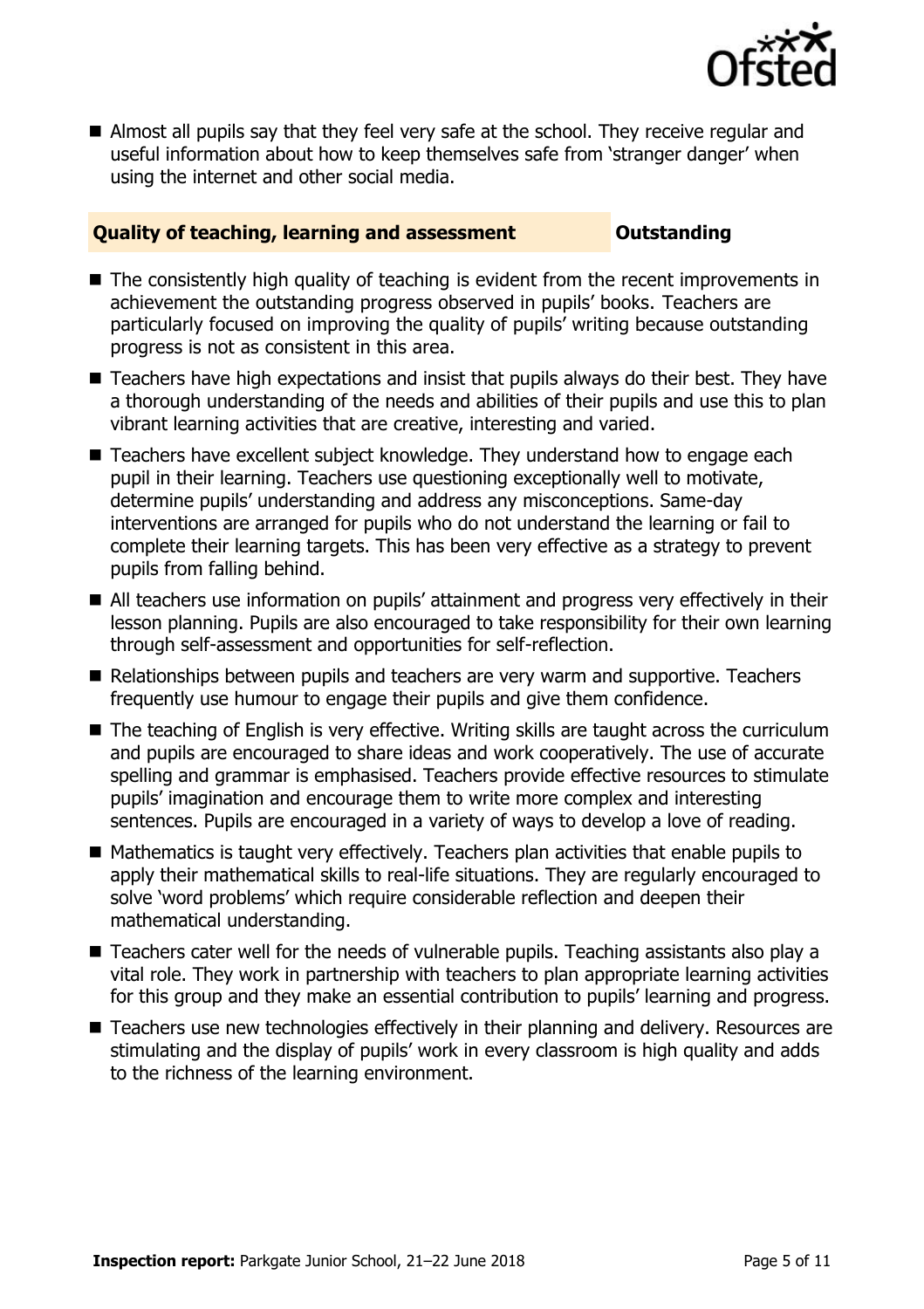

### **Personal development, behaviour and welfare <b>COUTS** Outstanding

### **Personal development and welfare**

- The school's work to promote pupils' personal development and welfare is outstanding.
- $\blacksquare$  Pupils are confident and display very positive attitudes to learning. This is because they are encouraged to take risks and are not afraid to get things wrong. They understand and appreciate that hard work is required to bring about success.
- **Pupils show respect for each other. They collaborate well and help each other to** improve. For example, in a mathematics lesson, learning was particularly effective as pupils discussed their work together and challenged each other over the word problems.
- Pupils are provided with a number of opportunities to take responsibility. Older pupils can become 'reading buddies' to support younger pupils. They can join the school council to champion pupils' rights and discuss issues raised through class discussion. The school council attends a governing body meeting each year to brief governors and provide feedback on their work.
- $\blacksquare$  Pupils are exceptionally well prepared for the next stages of their education. They attend a 'world of work' day when they accompany parents to their workplaces. Parents are invited to the school to talk about career options, for example in advertising, engineering and medicine.
- The school provides a wealth of opportunities for promoting pupils' physical health. After-school clubs are run for pupils to take part in football, basketball, netball and cricket and the school has introduced the 'daily mile' scheme and weekly swimming lessons. The school has achieved the 'Healthy School Enhanced Award'.
- Almost all pupils feel safe at school. They understand the many forms of bullying and know who to go to if there is an issue. The school runs an annual 'anti-bullying week' and keeps detailed records of bullying incidents. Pupils say that there are adults who will provide immediate and effective support if there is a bullying incident.

### **Behaviour**

- $\blacksquare$  The behaviour of pupils is outstanding.
- **Pupils usually conduct themselves in an exemplary manner both inside and outside the** classroom. The school has clear codes of conduct to ensure that behaviour is exemplary and teachers meticulously record incidents of poor behaviour. A pupil said that 'behaviour is brilliant here because teachers always sort things out'.
- Incidents of disruption are rare and the school has an excellent track record of supporting pupils who have social and emotional difficulties.
- **Pupils behave exceptionally well during play and lunchtimes. The smaller-than-average** outdoor space is used very well.
- Attendance is usually well above the national average. School leaders work swiftly to resolve any attendance issues by working closely with parents. They work hard to ensure that parents understand the need for their children to attend school. This is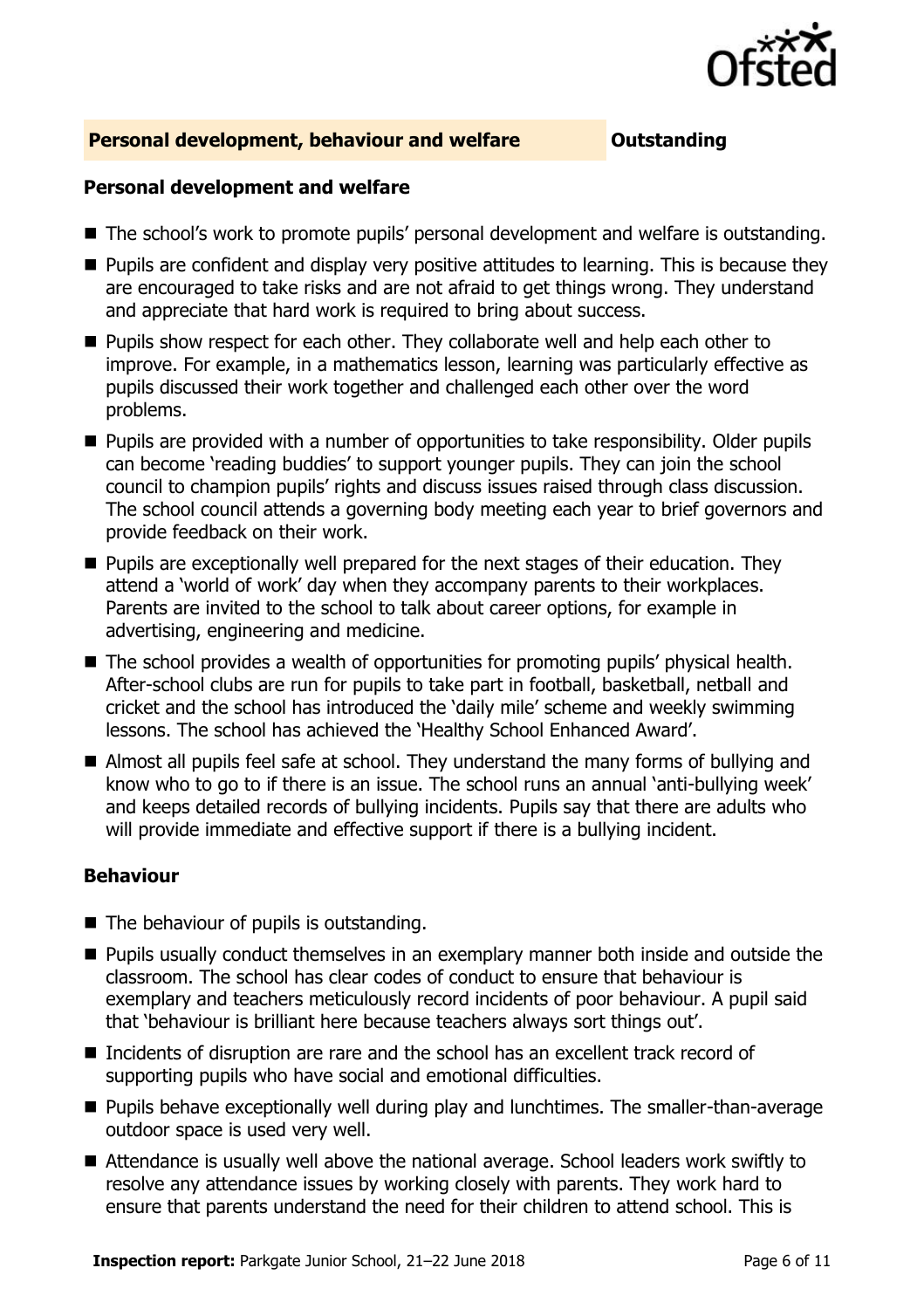

emphasised in school newsletters and pupils are rewarded for good attendance.

■ The number of fixed-period exclusions has dropped significantly this year. There have been no permanent exclusions this year.

### **Outcomes for pupils Outstanding**

- Pupils' achievement at the end of key stage 2 rose significantly in 2017. Pupils' progress in mathematics, and particularly in reading and writing, was well above average. This was a noteworthy achievement, as over a third of these pupils spoke English as an additional language and a number started at the school with very low levels of English language development.
- $\blacksquare$  The percentage of pupils achieving higher standards at the end of key stage 2 in 2017, also improved significantly in reading and mathematics, and was also above national averages.
- Standards evident in pupils' books show that current pupils, in all year groups, are making outstanding progress in English. The school has worked very hard to raise the number of pupils who make exceptional progress in writing. Consequently, the quality of pupils' writing has improved significantly this year because they are encouraged to write extensively in all areas of the curriculum. However, not as many pupils are making outstanding progress in writing as in reading and mathematics. By the end of Year 6, most students write in complex sentences using accurate punctuation and spelling and using a range of styles.
- $\blacksquare$  Pupils have a deep love of reading; they read confidently and enjoy talking about books. Pupils who speak English as an additional language also read well and make outstanding progress from their starting points.
- Outstanding progress is also evident in mathematics. Pupils respond well to a range of mathematical challenges. They are encouraged to solve mathematical problems, particularly word problems, and justify their approaches to calculation. They also enjoy applying their reasoning skills to real life situations.
- Pupils' exceptional achievement is evident in all other areas of the curriculum. For example, in science, pupils are regularly encouraged to explore, analyse, experiment and draw conclusions. Pupils learn Spanish, and by the end of Year 6 they are able to write complex sentences and make short presentations in this language.
- Pupils who have SEN and/or disabilities are identified quickly and their needs are well met. The support that they receive is substantial and rigorous. This ensures that these pupils make good progress from their starting points in literacy and numeracy and are very well prepared for the next stage of their education.
- The achievement of disadvantaged pupils has also improved steadily. They are provided with timely and extra support when necessary and this has a very positive impact. For example, the progress of disadvantaged pupils in Years 3 and 5 in reading and writing is currently above that of their peers.
- Most-able pupils make outstanding progress. They are provided with a high level of challenge such as extra, or more complex, learning activities to develop their abilities. These pupils are frequently encouraged to present their ideas or methods of calculation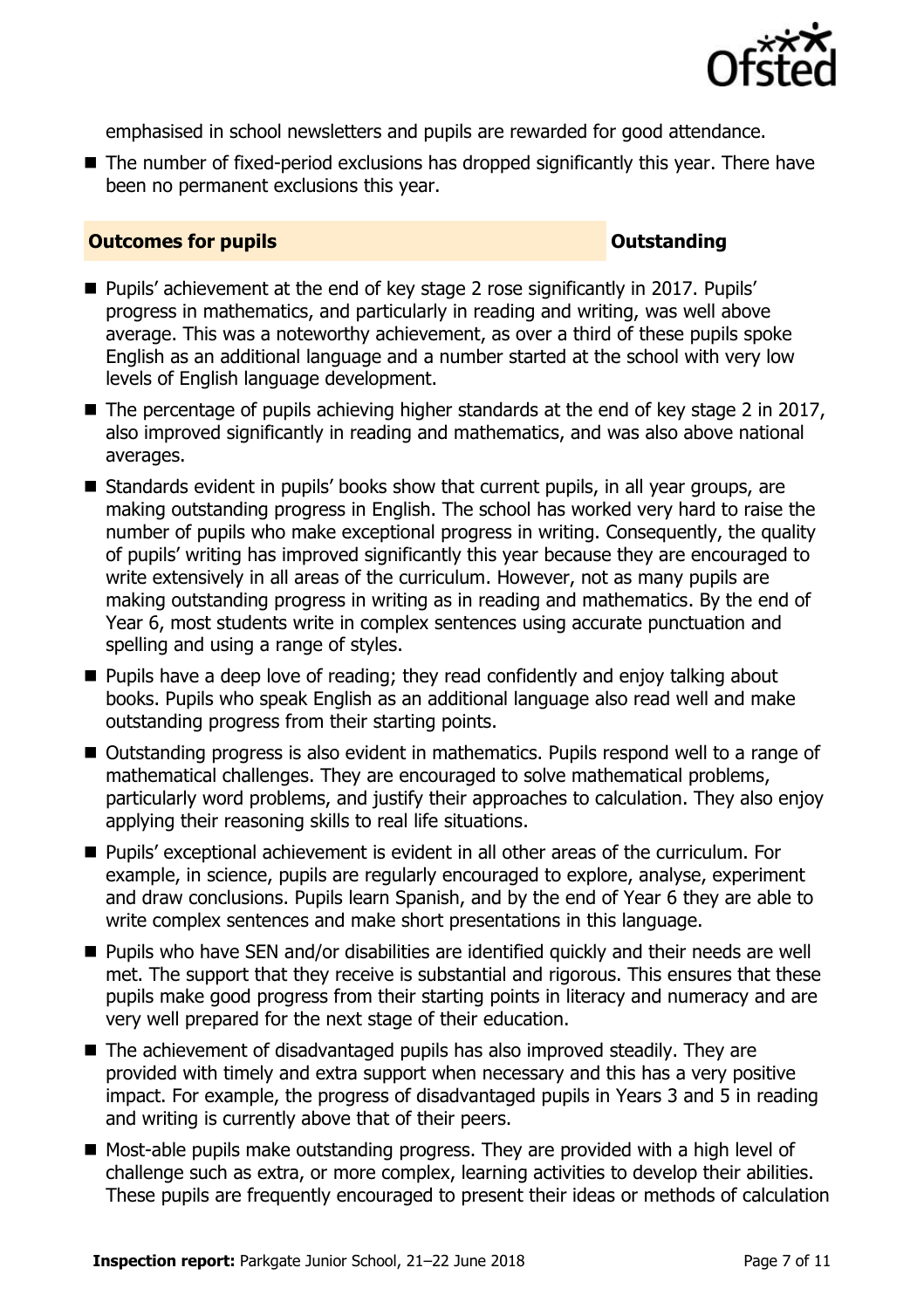

to the rest of the class.

■ The school works very hard to instil a strong work ethic among all pupils. Pupils take pride in their work and, consequently, the quality of the work in their books consistently reflects their very best efforts.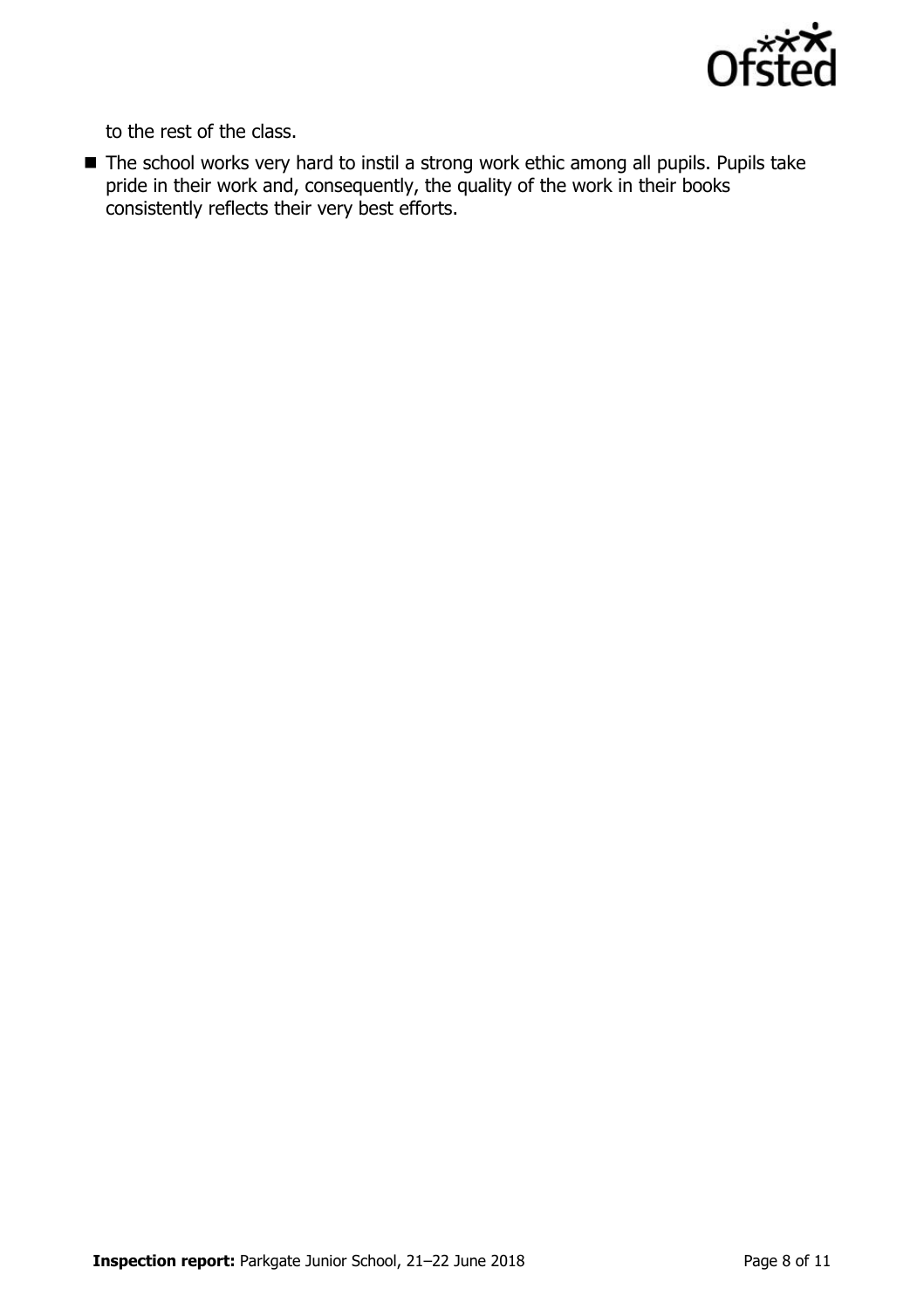

# **School details**

| Unique reference number | 117162               |
|-------------------------|----------------------|
| Local authority         | <b>Hertfordshire</b> |
| Inspection number       | 10052628             |

This inspection of the school was carried out under section 5 of the Education Act 2005.

| Type of school                      | <b>Junior</b>                |
|-------------------------------------|------------------------------|
| School category                     | Maintained                   |
| Age range of pupils                 | 7 to 11                      |
| <b>Gender of pupils</b>             | Mixed                        |
| Number of pupils on the school roll | 226                          |
| Appropriate authority               | The governing body           |
| Chair                               | <b>Elizabeth Griffiths</b>   |
| <b>Headteacher</b>                  | Sarah Pipe                   |
| Telephone number                    | 01923 243905                 |
| Website                             | www.parkgatejm.herts.sch.uk  |
| <b>Email address</b>                | head@parkgatejm.herts.sch.uk |
| Date of previous inspection         | 9 January 2018               |

### **Information about this school**

- Parkgate Junior School is average in size.
- The majority of pupils are from ethnic minority families and the proportion who speak English as an additional language is well above the national average.
- The proportion of disadvantaged pupils supported by pupil premium funding is slightly below average.
- The proportion of pupils who have SEN and/or disabilities is above average. The proportion of pupils with an education, health and care plan is average.
- The school meets the government's current floor standards, which are the minimum expectations for pupils' attainment and progress in English and mathematics at the end of Year 6.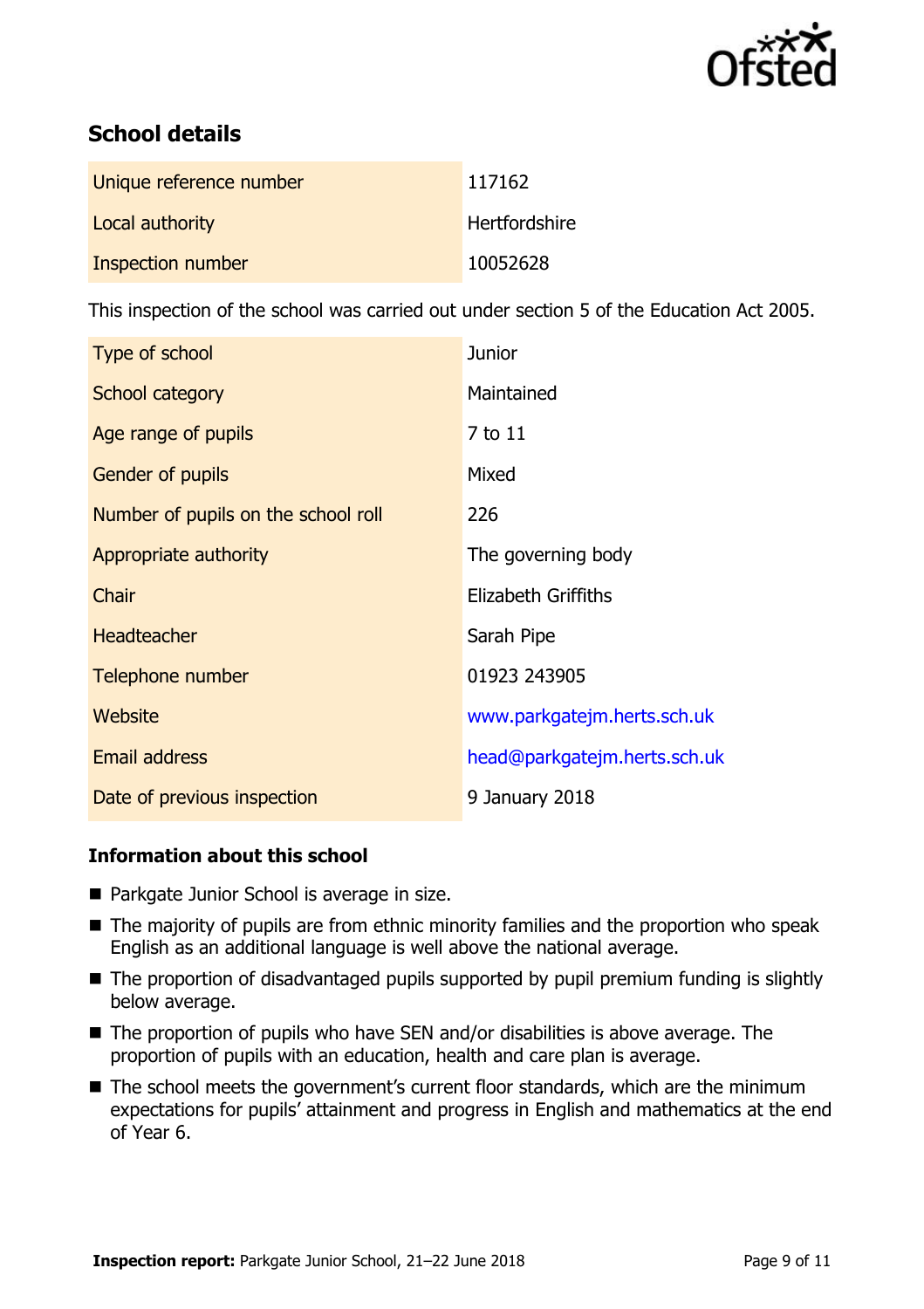

# **Information about this inspection**

- The inspectors visited all classes in each year group at least once, observing teaching and learning, talking to pupils and assessing the quality of the work in their books. The headteacher and deputy headteacher accompanied the inspectors on some of these classroom visits.
- Inspectors also made a number of shorter visits to lessons to observe the quality of pupils' spiritual, moral, social and cultural education and the provision for pupils who have SEN and/or disabilities.
- **Pupils' written work was examined across a wide range of subjects, particularly English** and mathematics. Inspectors also looked at examples of work on display.
- Meetings were held with the headteacher, senior and middle leaders, support staff, pupils and governors. The lead inspector also met with the school's local authority improvement partner.
- Inspectors looked at documentation, including the school's analysis of its strengths and weaknesses, information on pupils' achievement, records of behaviour and safeguarding arrangements.
- Inspectors met with groups of pupils to discuss behaviour and life within the Parkgate Junior School community. They listened to pupils read.
- **Inspectors spoke with parents who attended the activities during sports day. The 55** responses to Parent View, the online questionnaire, were scrutinised. Inspectors also considered the responses in the questionnaires completed by nine members of staff and 29 pupils.

### **Inspection team**

**Jane Ladner, lead inspector Contract Contract Contract Inspector** 

**Stewart Caplen Capter Capter Capter Capter Capter Capter Capter Capter Capter Capter Capter Capter Capter Capter Capter Capter Capter Capter Capter Capter Capter Capter Capter Capter Capter Capter Capter Capter Capter Cap**